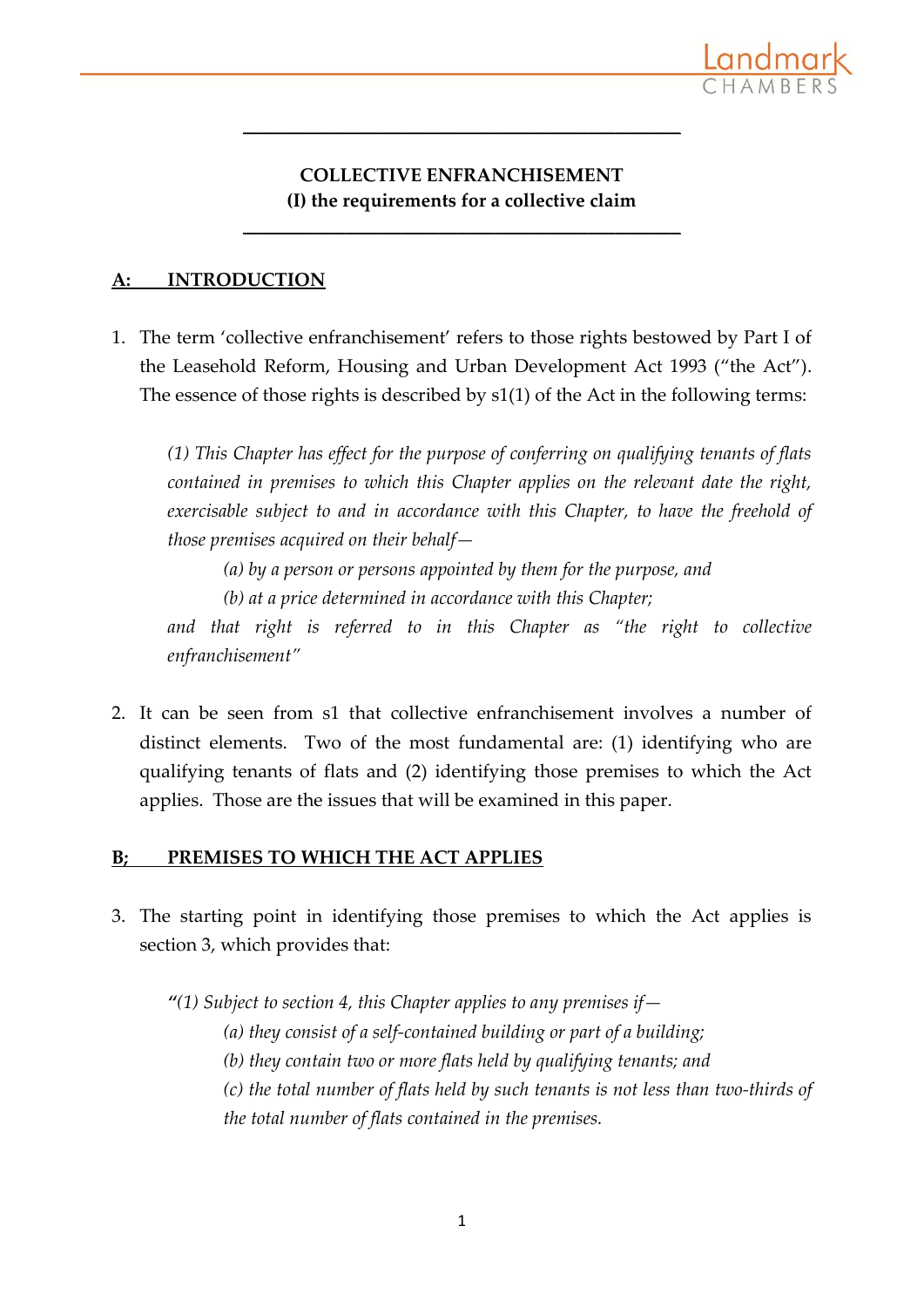

*(2) For the purposes of this section a building is a self-contained building if it is structurally detached, and a part of a building is a self-contained part of a building if—*

*(a) it constitutes a vertical division of the building and the structure of the building is such that that part could be redeveloped independently of the remainder of the building; and*

*(b) the relevant services provided for occupiers of that part either—*

*(i) are provided independently of the relevant services provided for occupiers of the remainder of the building, or*

*(ii) could be so provided without involving the carrying out of any works likely to result in a significant interruption in the provision of any such services for occupiers of the remainder of the building;*

*and for this purpose "relevant services" means services provided by means of pipes, cables or other fixed installations."*

# **What is a building?**

- 4. The starting point in section 3(1) is that the Act applies to self-contained buildings, meaning those buildings which are "*structurally detached"*. Although 'building' itself is not defined by the Act, this is unlikely to cause difficulties in circumstances where any building, to fall within the Act, must contain two of more flats.<sup>1</sup>
- 5. It is generally accepted that a single collective enfranchisement claim cannot be made by the tenants of different buildings. If there are different buildings on the same estate, separate claims should be made, but they can name the same nominee purchaser to avoid problems following completion.

# **What is a self-contained building?**

 $\overline{a}$ 

6. As above, a building is 'self-contained' for the purposes of the Act if it is 'structurally detached'. Whilst, as Lord Millet noted in Malekshad v Howard de Walden Estates Ltd [2003] 1 A.C. 1013, in everyday language *"the same structure may be regarded as a single building or as several buildings. Thus a terrace of houses may constitute a single building even though each house in the terrace also* 

<sup>&</sup>lt;sup>1</sup> A point made by the authors of Hague on Leasehold Enfranchisement ( $6<sup>th</sup> Ed$ .) at 21-02.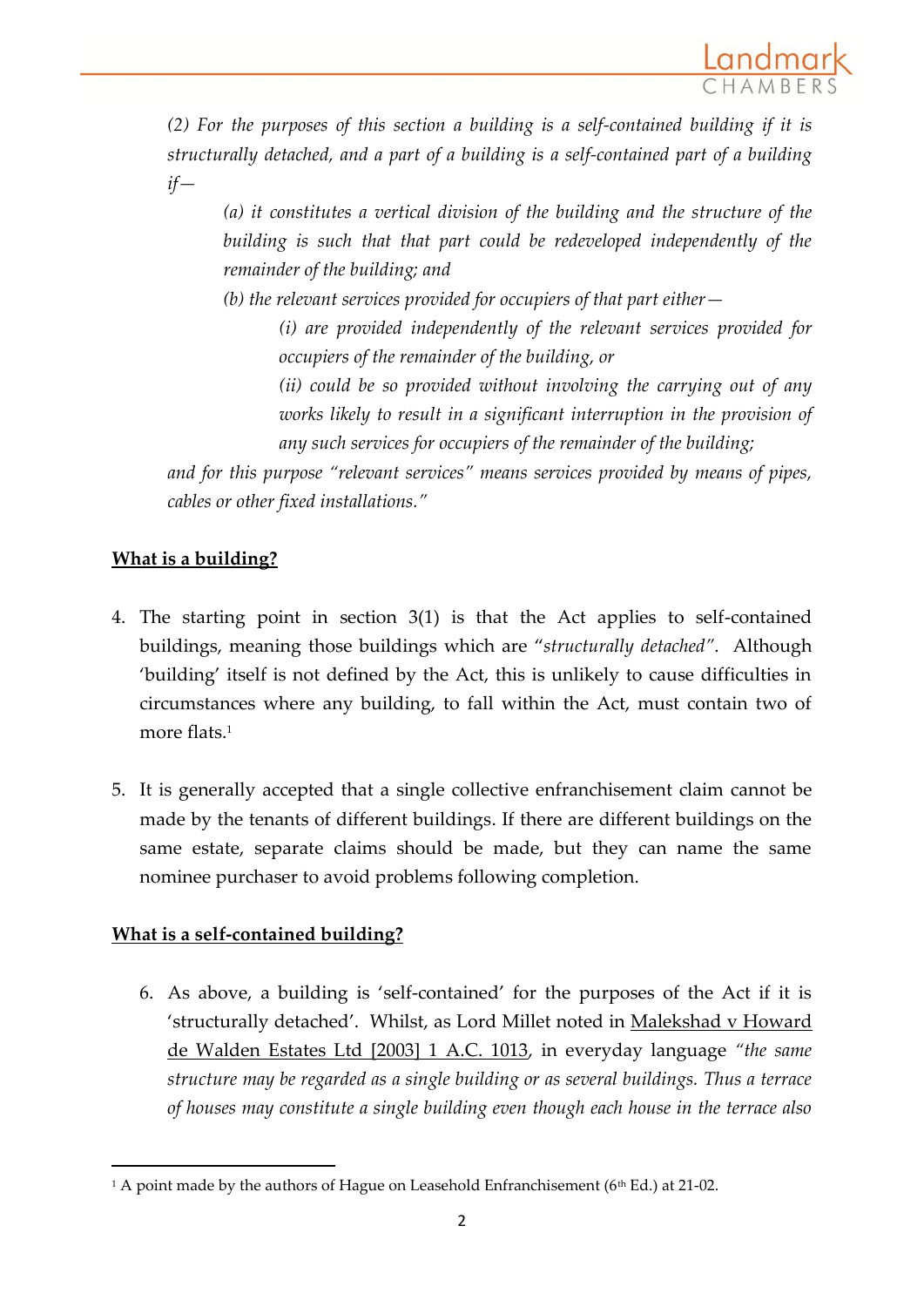

*constitutes a building in itself"*<sup>2</sup> *,* for the purposes of the 1993 Act, only the complete terrace would be structurally detached; the individual houses would not.

- 7. Identifying when a building is structurally detached can, however, sometimes cause difficulties 3 . Helpful guidance as to the correct approach in deciding whether a building is structurally detached can be found in two recent cases of the Upper Tribunal: No.1 Deansgate (Residential) Ltd v No. 1 Deansgate RTM Co Ltd [2013] UKUT 580 (LC) and Albion Residential v Albion Riverside RTM Co Ltd [2014] UKUT 6 (LC).
- 8. Deansgate was a case concerning an application for the right to manage premises under the Commonhold and Leasehold Reform Act 2002. Section 72 of that Act, like the 1993 Act, applies to self-contained buildings, defined as buildings which are *"structurally detached"*. The issue in Deansgate was whether the premises, No. 1 Deansgate, are a self-contained building.
- 9. No.1 Deansgate is a mixed commercial/residential development, with 14 floors of residential accommodation containing 82 flats, and 5 commercial units at ground level. Importantly:

*"4. No 1 Deansgate was constructed as a stand-alone building before the surrounding properties were built at a later date. Therefore, when No.1 Deansgate was originally constructed, it did not touch any other properties.*

*5. It was built as a structurally detached development (in that it did not and does not derive any structural support or lateral stability from (or give any such support to) the adjoining properties).*

*6. When the surrounding properties were built, weathering features were introduced to cover the gaps between No.1 Deansgate and those other properties in order to prevent the water ingress that would otherwise have occurred because the later properties had been constructed alongside No.1 Deansgate.*

*7. As a result, No.1 Deansgate is now connected to the adjoining properties – but only by the weathering features.*

*8. The weathering features have no structural element and do not provide structural integrity to No.1 Deansgate."*

<sup>2</sup> Paragraph 47.

<sup>&</sup>lt;sup>3</sup> As with 'building', 'structurally detached' is not defined by the Act.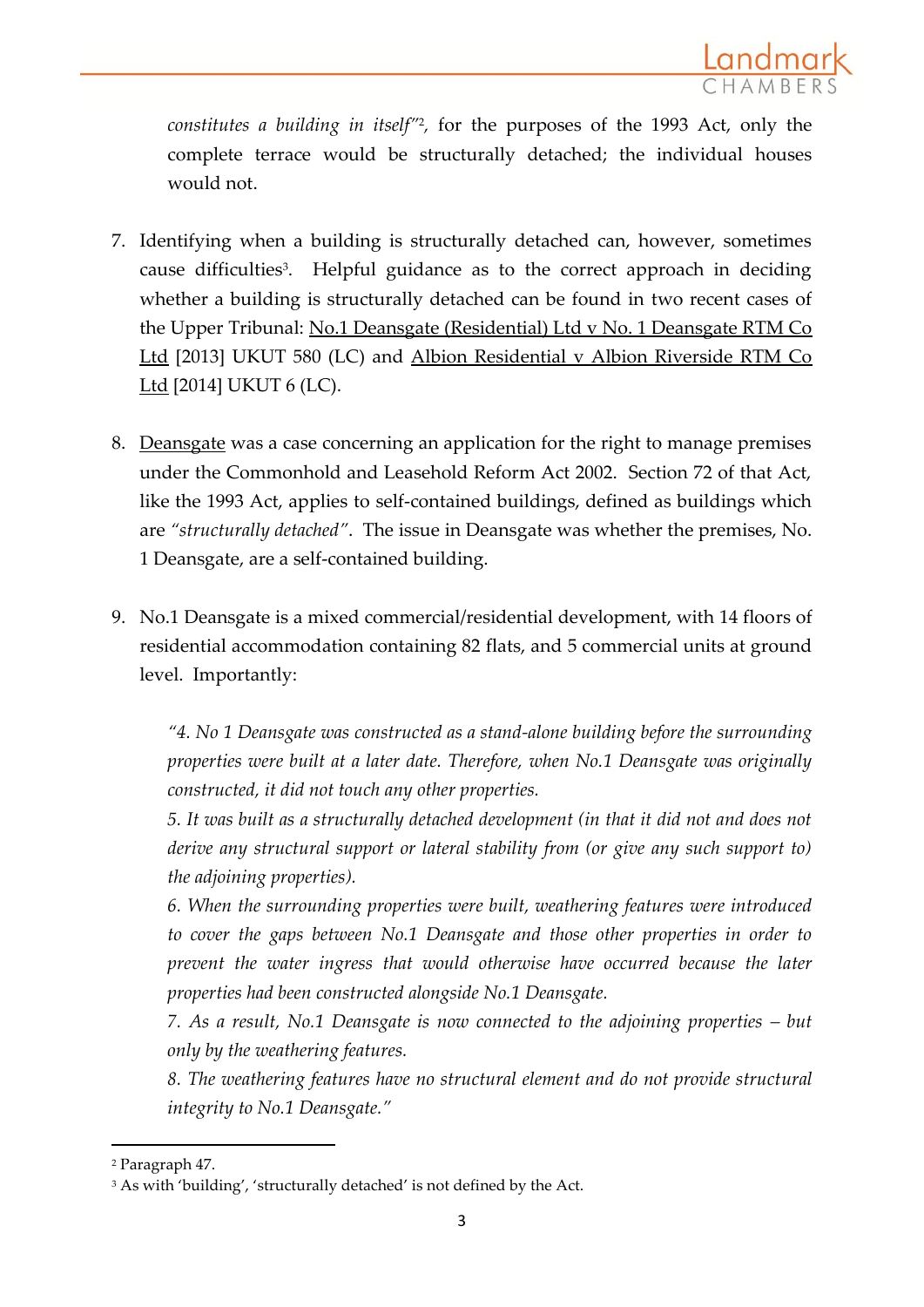

- 10. The issue in Deansgate was whether, given these features, the building could be regarded as structurally detached. Holding that it could, HHJ Huskinson considered that:
	- a. The purpose of this part of the 2002 Act is to permit a RTM company to manage premises which are self-contained and which are in consequence susceptible to being managed as a discrete unit (paragraph 29);
	- b. To construe "structurally detached" as requiring the absence of any attachment or touching between the subject building and some other structure is to construe section 72(2) as though it said "detached" or "wholly detached" rather than "structurally detached". *"What is required is that there should be no structural attachment (as opposed to non-structural attachment) between the building and some other structure."* (paragraph 30)
	- c. If the alternative construction were correct (that *any* attachment with another building meant it was not structurally detached), then there would be absurd results, for example, in the case of a connection such as *"hypothetical triumphal metalwork arch connecting two otherwise entirely self-standing and separate buildings"* (paragraph 33);
	- d. To the extent the case of Parsons v Gage [1974] 1 WLR 435 (HL) says otherwise, it applies only to the 1967 Act (paragraph 28).
- 11. Albion Residential was another right to manage case under the 2002 Act. Again, the issue was whether the premises (referred to in the case as the "Main Building") which was the subject of the right to manage application were structurally detached. The facts were that<sup>4</sup>:
	- a. Albion Riverside is a mixed commercial and residential development located on the south bank of the River Thames, formed of three buildings;
	- b. The principal part of the development comprises the Main Building and another (separate) building, "Building 1";
	- c. The Main Building has a "C" shaped footprint and is of predominately concrete framed construction with a ground floor entrance lobby

<sup>4</sup> Paragraphs 13-14.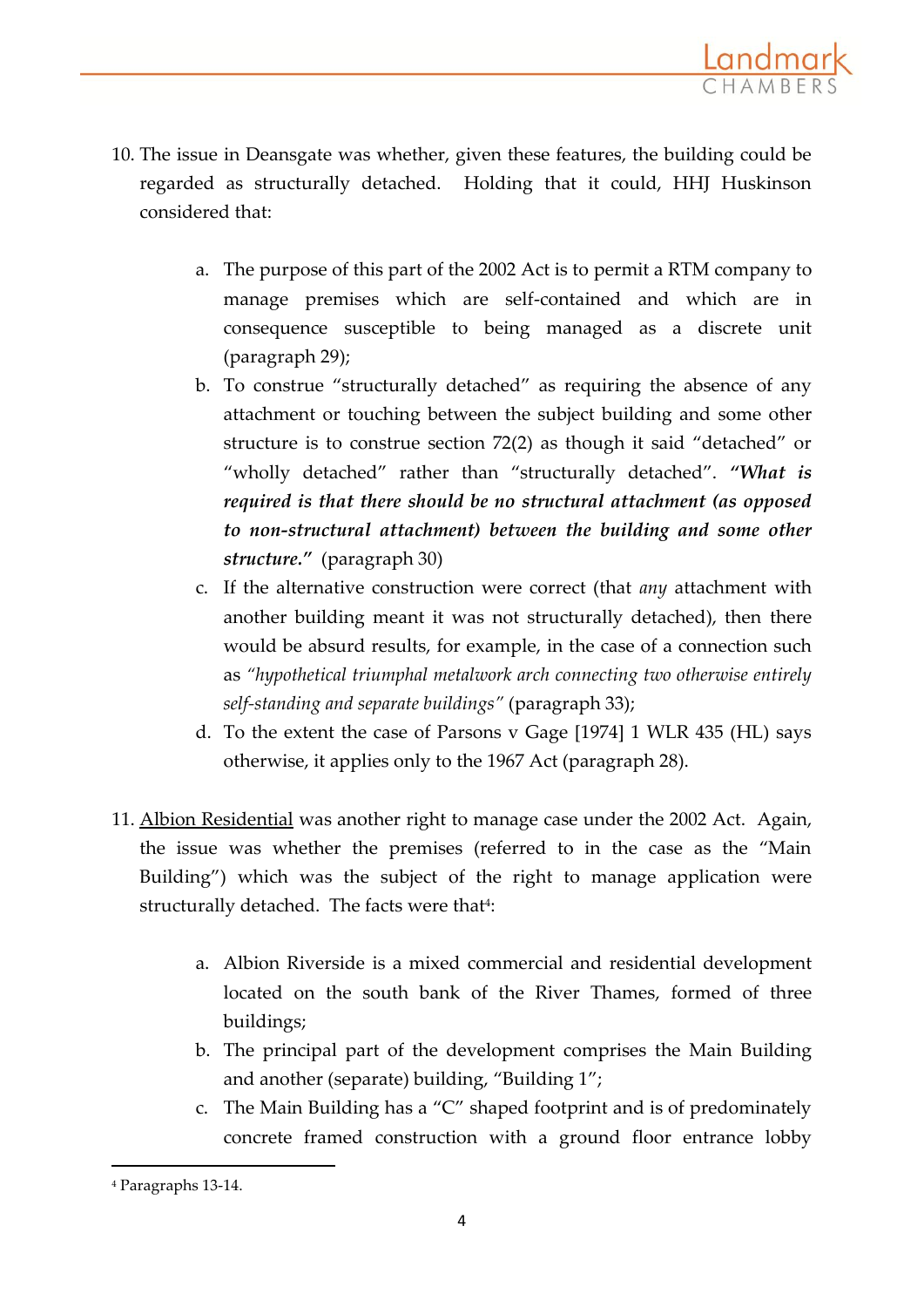

accessing lifts and stairs to 185 residential units on 7 floors of luxury apartments and two further penthouse floors above. Those units, together with basement car parking spaces, a ground floor swimming pool complex, gymnasium and other common areas were the subject of the right to manage application;

- d. The Building lies atop a very large basement car park which extends well beyond its own footprint to include the area below Building 1 and below a large part of the contiguous piazza, walkways and lawned grounds surrounding the buildings.
- e. The car park area also incorporates the plant rooms and the base of the service and lift cores for Main Building, the commercial areas and for the adjacent Building 1 lying to the west. That building has commercial units at ground floor with five storeys of housing association flats above.
- 12. On these facts, the Upper Tribunal determined that the Main Building was not structurally detached. Its reasoning was that:
	- a. Whether a building is structurally detached is *"an issue of fact which depends on the nature and degree of attachment between the Building and other structures"* (paragraph 29). Further, *"the statutory language speaks for itself and…it is neither necessary nor helpful for a tribunal considering whether premises are structurally detached to reframe the question in different terms"* (paragraph 30)<sup>5</sup> ;
	- b. In order to consider whether premises are a building which is structurally detached, it is first necessary to identify the premises to which the claim relates. Until the premises have been clearly identified one cannot begin to consider whether they are a building or part of a building or whether they are structurally detached. (paragraph 31)
	- c. The respondents submitted that the claim relates only to so much of the structure as is at or above ground level and does not include the car park or service cores beneath. That submission should not be accepted. As a matter of ordinary language, the "building" with which this claim

<sup>5</sup> At paragraph 30 the Upper Tribunal also agreed with HHJ Huskinson in Deansgate that *"The decision of the House of Lords in Parsons v Gage was not concerned with the 2002 Act and did not purport to lay down a test of general application wherever the expression "structurally detached" is employed in a statute".*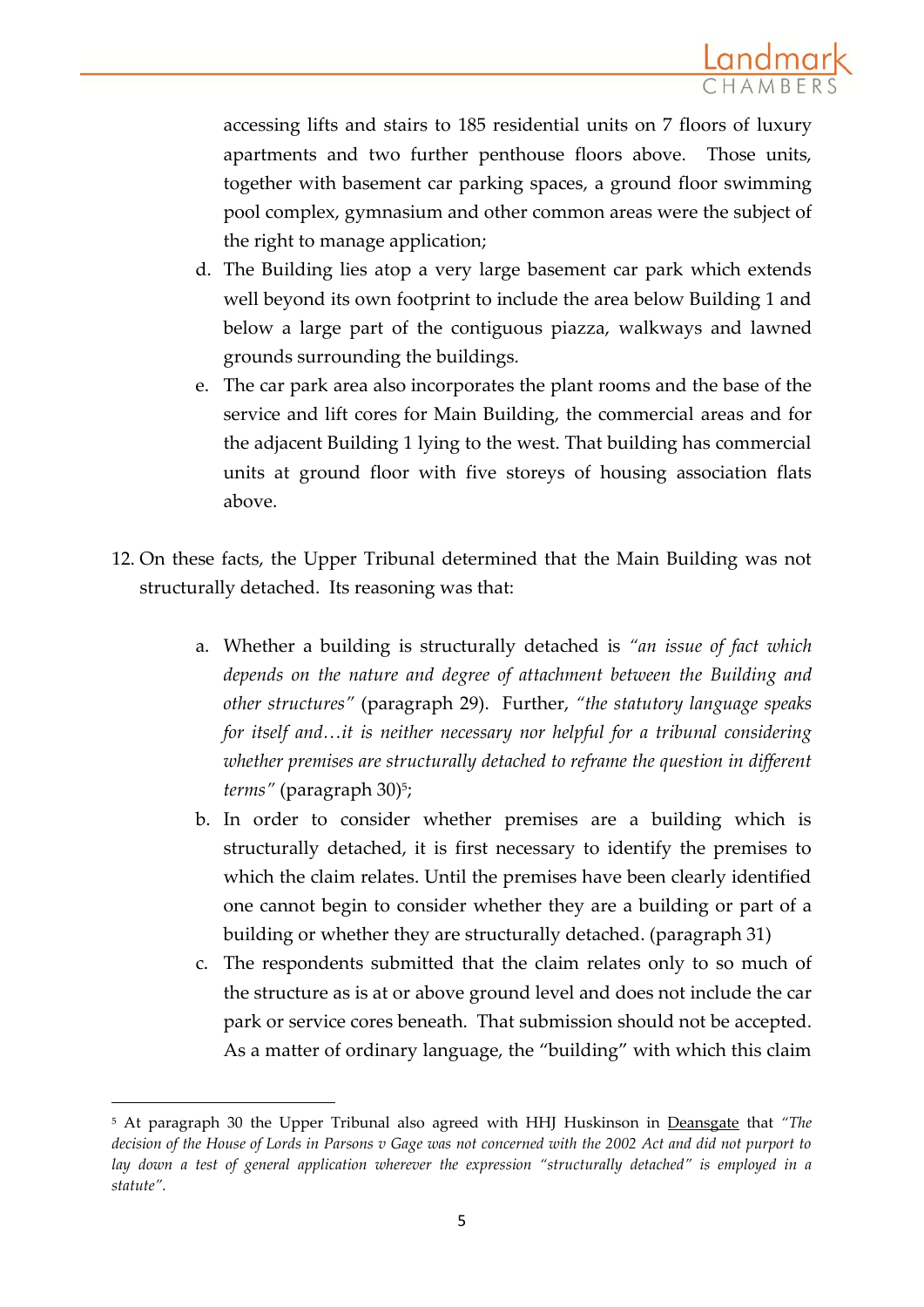

is concerned does not begin at ground level. It includes the entirety of each of the four reinforced concrete cores which rise from basement level to the tenth floor; it also includes the plant and service rooms clustered around the two central cores at basement level (paragraphs 32, 34);

- d. As for whether the identified building is structurally detached. The Main Building, as described, is not structurally detached at ground or basement level from the continuous concrete slabs which form the floor and ceiling of the underground car park. Whilst *"the car park itself would not ordinarily be regarded as part of the Building… that is not the issue. The issue is whether the [Main] Building is structurally detached from the car park and from any other structure. In circumstances where continuous concrete structures — the ground and basement floor slabs — are major and integral components both of the Building and of the car park, the piazza and Building 1, it is not possible… to regard the Building as structurally detached."* (paragraph 33)
- 13. The correct approach, as demonstrated from these cases, is:
	- a. To identify the extent of the building subject to the claim;
	- b. To ascertain, as a question of fact, whether that building is *structurally* detached from other buildings, rather than wholly detached.

#### **What is a self-contained part of a building?**

- 14. As above, s3(1) allows claims for enfranchisement to be made for a self-contained part of a building. A part of a building is a self-contained part of a building if
	- a. it constitutes a vertical division of the building and the structure of the building is such that that part could be redeveloped independently of the remainder of the building; and
	- b. the relevant services provided for occupiers of that part either
		- i. provided independently of the relevant services provided for occupiers of the remainder of the building, or
		- ii. could be so provided without involving the carrying out of any works likely to result in a significant interruption in the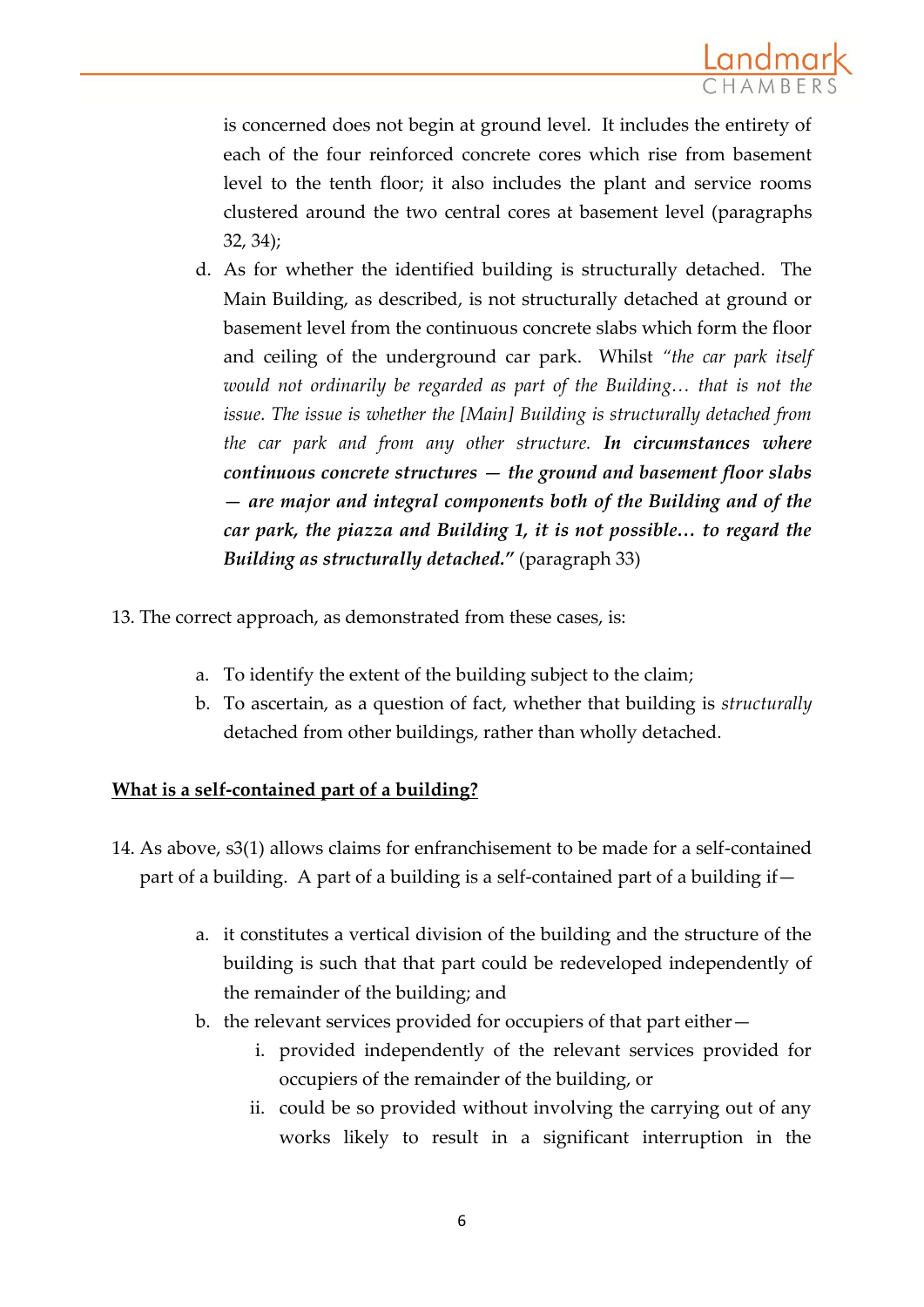

provision of any such services for occupiers of the remainder of the building;

and for this purpose "relevant services" means services provided by means of pipes, cables or other fixed installations.

15. There are therefore two requirements, both of which must be met: (1) a vertical division and (2) the independent provision of services.

#### **Vertical division**

16. By reason of s3, the part sought to be enfranchised must be capable of being divided by a vertical plane, without including any part of a neighbouring building. Considering identical provisions under the 2002 Act, the Lands Tribunal in Holding and Management (Solitaire) Ltd v 1-16 Finland Street RTM Co [2008] 1 EGLR 107 took a strict approach to construing this requirement, observing that:

*"The requirement that, to be a self-contained part of a building, a part of a building must constitute "a vertical division of the building" is unqualified. Deviations from the vertical that are* de minimis *could no doubt be ignored for this purpose. The LVT concluded that the area within the deviation, as it put it, was approximately 2 per cent of the floor area subject to the notice of claim, that this seemed minimal in the context of the notice and was not material for the purpose of the Act. The question, however, it seems to me, is, not whether the area outside a line drawn vertically through the building is minimal in the context of the notice, or very small in relation to the total floor area, but whether, including the area in question, the part of the building was, physically, a vertical division of the building. Moreover in importing a test of materiality by reference to provisions in the 1967 Act, the LVT was in my judgment in error…*

*…the LVT was clearly right to conclude that there was "mostly vertical severance" but that "there was also some horizontal severance". The building as described was divided down one vertical plane at the ground and upper three floors and down a different vertical plane in the basement. No question properly arose for consideration as to whether the difference in the planes was "material", and it is clear that it was not de minimis. The part of the building in respect of which the claim was made did not constitute "a vertical division of the building". Accordingly it was not a self-*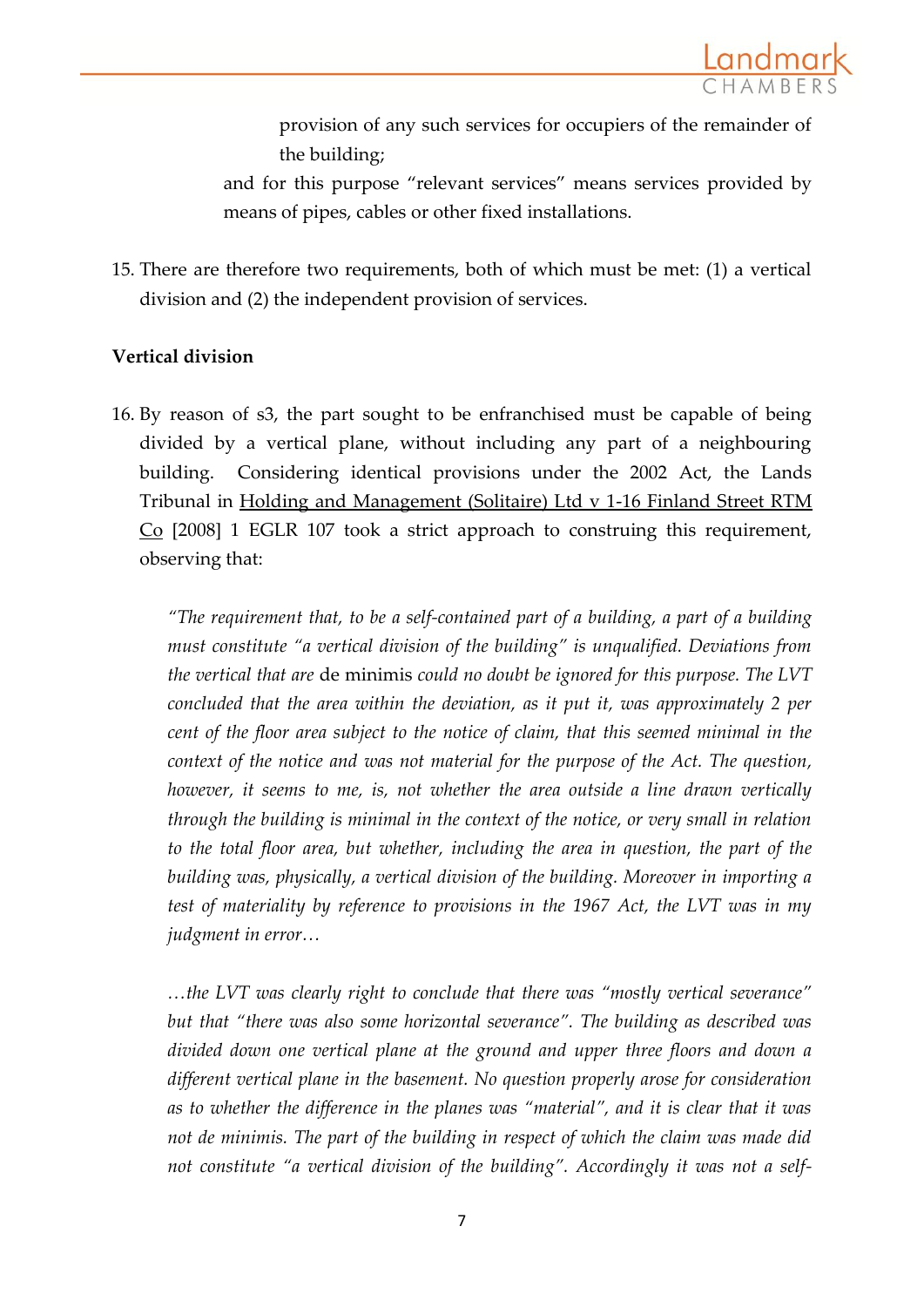

*contained part of the building for the purpose of c.1 of Pt 2 of the Act, and the RTM company was not entitled to the right to manage it."* (Paragraphs 8-10)

17. As for the requirement that the identified part is capable of being redeveloped independently of the remainder of the building, the Act does not defined 'redeveloped independently' and there is, as yet, no case law considering its meaning. The authors of *Hague* suggest the sensible test of whether that part is capable of being demolished and/or rebuilt without causing damage to the structure of the neighbouring part.<sup>6</sup>

## **Relevant services**

- 18. As for the requirement that the relevant services are, or could be, provided independently, these provisions were considered by the County Court in the case of Oakwood Court (Holland Park) v Daejan [2007] 1 EGLR 121. In Oakwood Court, the judge proposed a five step approach to applying the s3 requirements (paragraph 46):
	- a. Identify the services provided to occupiers of the enfranchising part which are in issue because they are not provided independently;
	- b. Consider whether those services can be provided independently to the enfranchising part independently of their provision to the remainder of the building.
	- c. Ascertain the works required to separate the respective parts of the services supplying the enfranchising part and the remainder of the building, so that such services would thereafter be supplied to each part independently of the other.
	- d. Assess the interruption to the services provided to the remainder of the building which would be caused by carrying out the works.<sup>7</sup>
	- e. Decide whether that interruption would be "significant". Although not defined in the Act, this is, ultimately, a matter of fact and degree.
- 19. More recently, the identical provisions in the 2002 Act were considered by the Upper Tribunal in St Stephens Mansions RTM Co Ltd v Fairhold NW Ltd [2014]

<sup>6</sup> See Hague 21-03.

<sup>7</sup> Stages 2-4 will, ordinarily, be matters for expert evidence.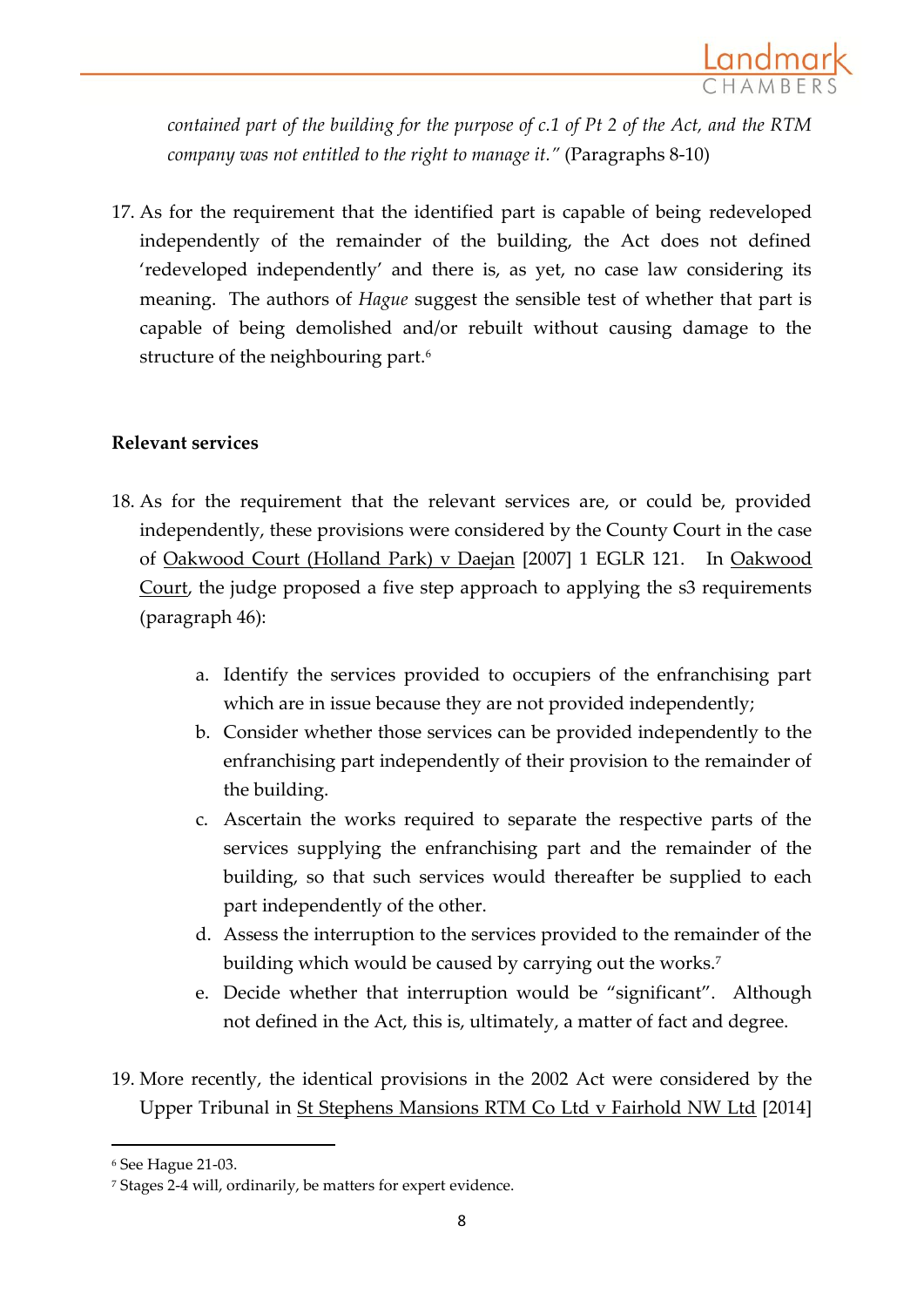

UKUT 541. The Upper Tribunal endorsed the five stage test identified by the Court in Oakwood and reiterated that it is a *"practical test"* (paragraph 80). The Upper Tribunal added that:

- a. The provision of additional components to supply the relevant services is not fatal for the purposes of the section 3<sup>8</sup> test: *"the only scale of measurement which the Act provides for deciding whether work is too substantial is by reference to the degree of interruption it will inflict on occupiers of the remainder of the building…The provision of the same service, the supply of water, through adapted service installations, including new components, seems to me to be equally capable of passing the test."* (paragraph 83);
- b. That the *"use of a shared pipe from the water main to the pump-house"* was not significant as it *"is in the nature of many services provided by means of pipes, cables or fixed installations that mains conduits are subdivided at a point close to the point of delivery to the consumer; until that point is reached the supply to any individual customer or group of customers is not independent of the supply to any other group. That fact cannot prevent the relevant service from being supplied independently for the purpose of [s.72\(4\)](http://login.westlaw.co.uk/maf/wluk/app/document?src=doc&linktype=ref&context=33&crumb-action=replace&docguid=I0ACA9230E45211DA8D70A0E70A78ED65) . A sensible line has to be drawn."* (paragraph 86)
- c. That an interpretation of the section [s.72\(4\)\(b\)](http://login.westlaw.co.uk/maf/wluk/app/document?src=doc&linktype=ref&context=33&crumb-action=replace&docguid=I0ACA9230E45211DA8D70A0E70A78ED65) (or section 3(2)(b) of the 1993 Act which is in identical terms) which required the tenant to have a right to do the necessary works to render the services independent *"would deprive the provision of virtually all effect. In order to give the statute a sensible effect it is therefore necessary to disregard the question of entitlement to carry out the necessary work. The purpose of [s.72](http://login.westlaw.co.uk/maf/wluk/app/document?src=doc&linktype=ref&context=33&crumb-action=replace&docguid=I0ACA9230E45211DA8D70A0E70A78ED65) is to identify premises to which the Act applies, and it is appropriate to consider that question on a purely practical level, focussing on the construction and configuration of the premises, rather than on the rights of their occupiers."* (paragraph 88)

#### **Parts of parts**

 $\overline{a}$ 

20. The Court of Appeal has confirmed that a self-contained part of a building is not precluded from the rights to enfranchisement contained in the Act simply because it is capable of being sub-divided into smaller self-contained parts:

<sup>8</sup> Which is in identical terms to that in the 2002 Act.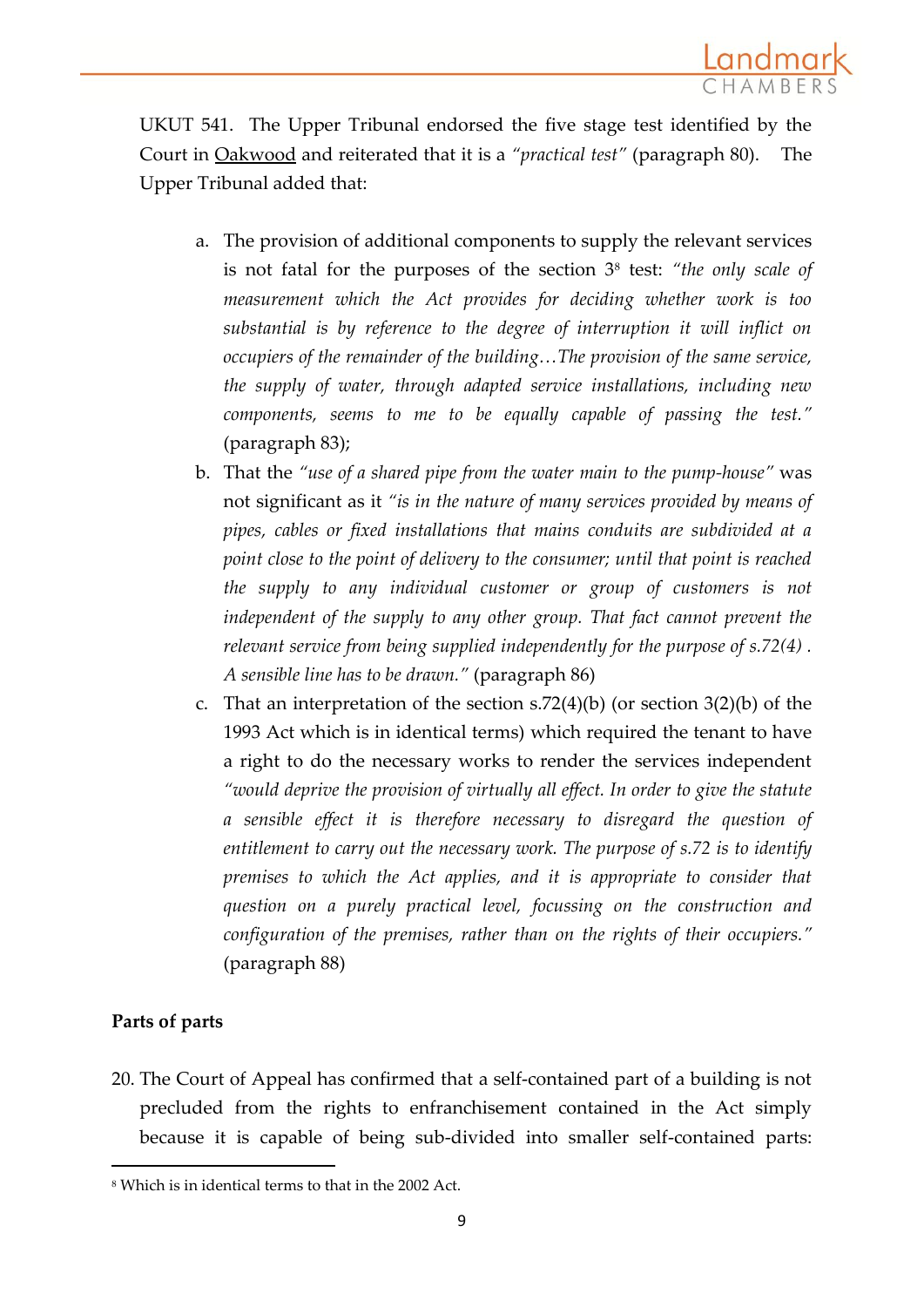

Craftrule Ltd v 41-60 Albert Palace Mansions (Freehold) Ltd [2011] EWCA Civ 185.

21. It should also be noted that in the case of split freeholds, a claim can only be made for a self-contained part owned by a single landlord: section 4(3A) providing that:

*"Where different persons own the freehold of different parts of premises within subsection (1) of section 3, this Chapter does not apply to the premises if any of those parts is a self-contained part of a building for the purposes of that section."*

### **Excluded premises**

22. A number of premises which would otherwise fall within the scope of section3 of the Act are excluded by the terms of section 4, which provides:

*(1) This Chapter does not apply to premises falling within section 3(1) if—*

*(a) any part or parts of the premises is or are neither— (i) occupied, or intended to be occupied, for residential purposes, nor*

*(ii) comprised in any common parts of the premises; and (b) the internal floor area of that part or of those parts (taken together) exceeds 25 per cent. of the internal floor area of the premises (taken as a whole).*

*(2) Where in the case of any such premises any part of the premises (such as, for example, a garage, parking space or storage area) is used, or intended for use, in conjunction with a particular dwelling contained in the premises (and accordingly is not comprised in any common parts of the premises), it shall be taken to be occupied, or intended to be occupied, for residential purposes.*

*(3) For the purpose of determining the internal floor area of a building or of any part of a building, the floor or floors of the building or part shall be taken to extend (without interruption) throughout the whole of the interior of the building or part, except that the area of any common parts of the building or part shall be disregarded.*

*(3A) Where different persons own the freehold of different parts of premises within subsection (1) of section 3, this Chapter does not apply to the premises if any of those parts is a self-contained part of a building for the purposes of that section.*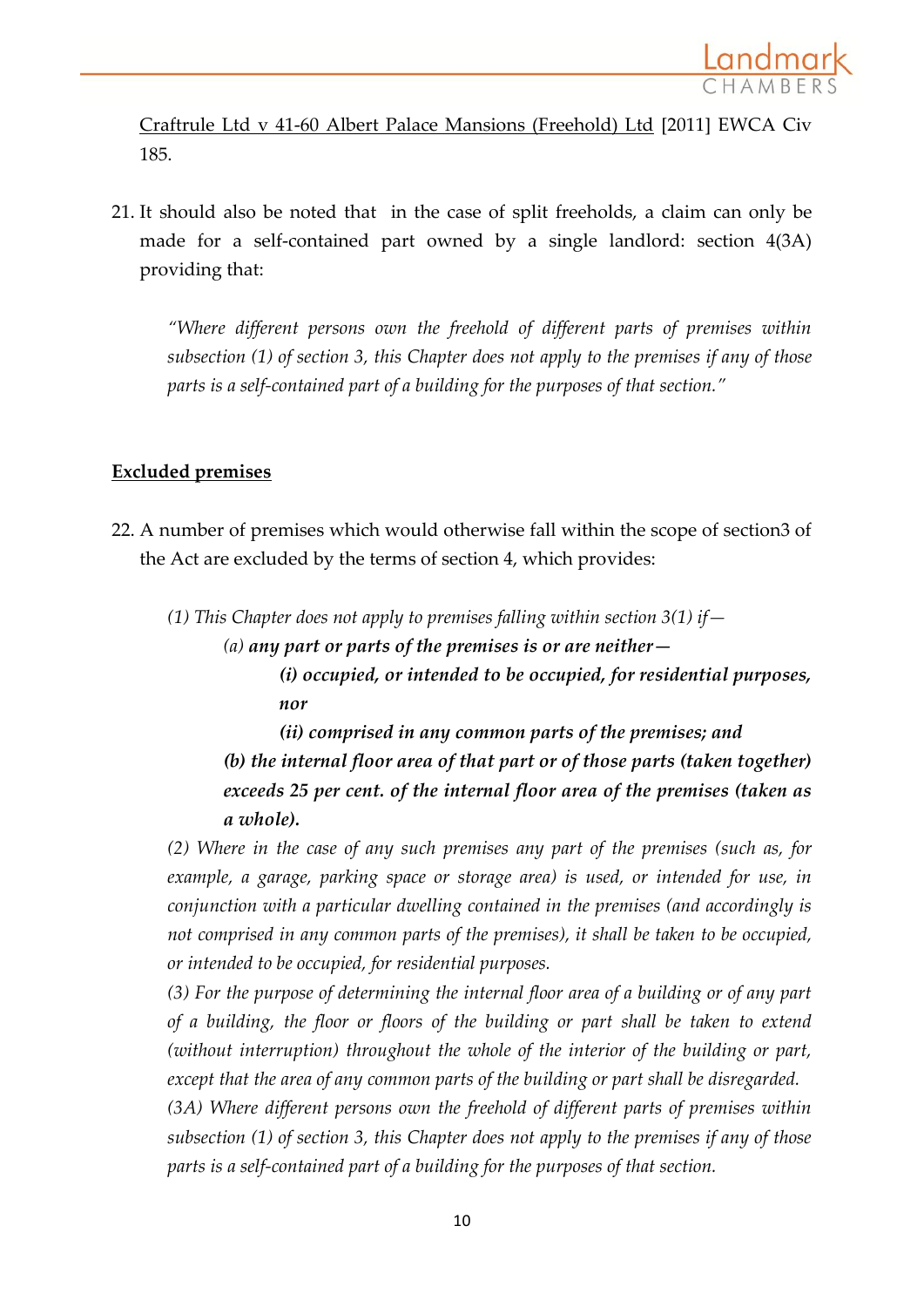

*(4) This Chapter does not apply to premises falling within section 3(1) if the premises are premises with a resident landlord and do not contain more than four units.*

*(5) This Chapter does not apply to premises falling within section 3(1) if the freehold of the premises includes track of an operational railway; and for the purposes of this subsection—*

*(a) "track" includes any land or other property comprising the permanent way of a railway (whether or not it is also used for other purposes) and includes any bridge, tunnel, culvert, retaining wall or other structure used for the support of, or otherwise in connection with, track,*

*(b) "operational" means not disused, and*

*(c) "railway" has the same meaning as in any provision of Part 1 of the Railways Act 1993 (c. 43) for the purposes of which that term is stated to have its wider meaning.*

### **Exclusion for 25% non-residential**

- 23. In ascertaining whether this exception applies, it is therefore necessary to ascertain: (1) the internal floor area of the premises as a whole and (2) the internal floor area of all those parts of the premises, other than the common parts, which are not occupied for residential purposes and not intended to be so occupied. If area (2) amounts to more than 25% of area (1), the premises are excluded.
- 24. In making this assessment, the common parts are excluded from both sides of the equation (i.e. are not included in either the total internal floor area, or the nonresidential floor area).<sup>9</sup> Section 101(1) of the Act provides that: *"common parts", in relation to any building or part of a building, includes the structure and exterior of that building or part and any common facilities within it".*
- 25. In Westbrook Dolphin Square Ltd v Friends Life Ltd (No 2) [2015] 1 W.L.R. 1713, Mann J confirmed that:
	- a. The section 101(1) definition is non-exhaustive (paragraph 197);
	- b. The definition of "common parts" assumed an ordinary meaning of those words (paragraph 198). The non-exhaustive definition suggested

<sup>9</sup> Section 4(3). See too Indiana Investments Ltd v Taylor [2004] EGLR 63 and Marine Court (St Leonards on Sea) Freeholders Ltd v Rother District Investments Ltd [2008] 1 EGLR 39.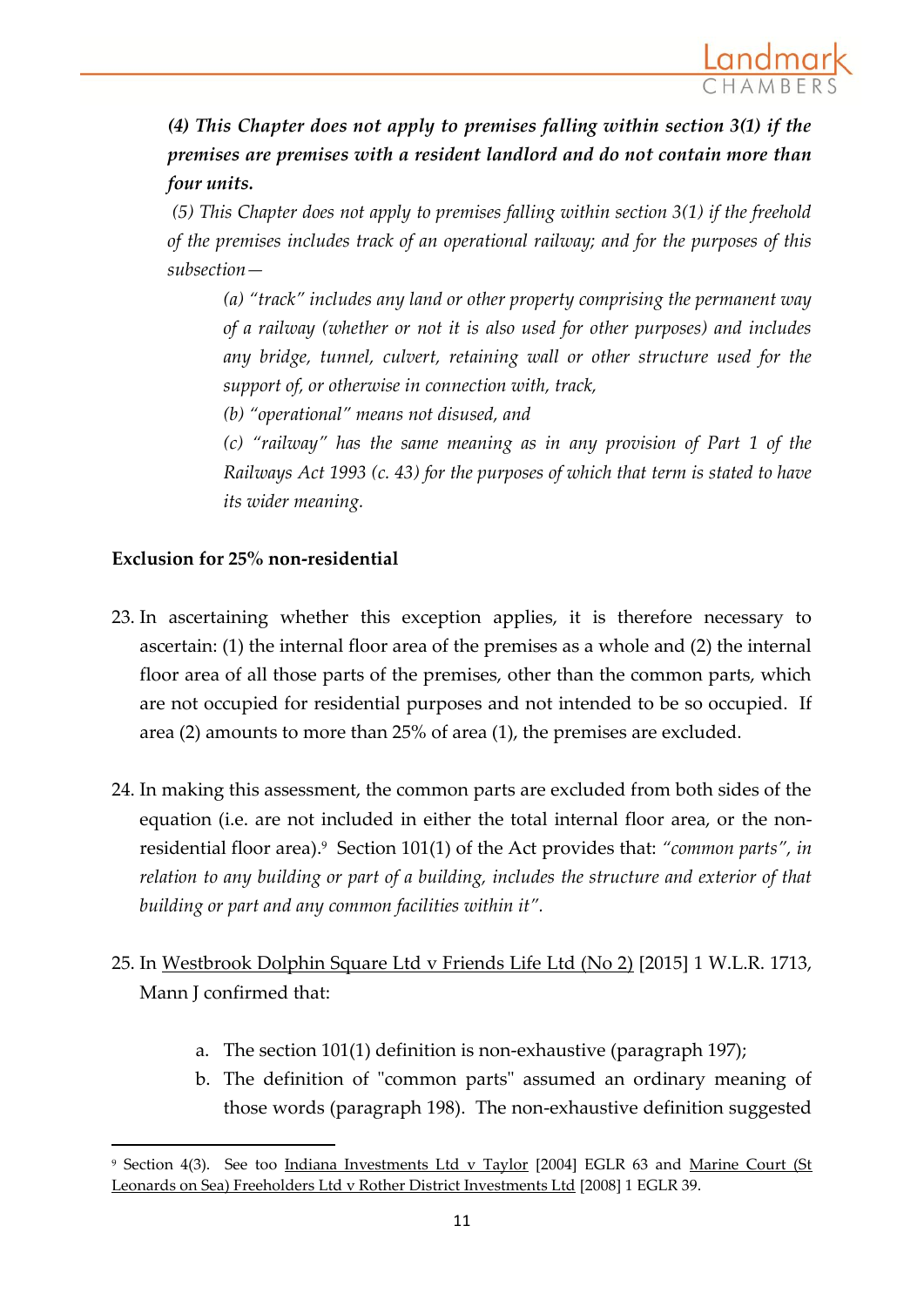

by Roth J in the Panagopoulos case [2011] Ch 177 was approved, namely that:

*"…it is intended to include those parts of the building that either may be used by or serve the benefit of the residents in common (using that expression in a non-technical sense), as opposed to those parts of the building that are for the exclusive benefit of only one or a limited number of the residents or for none at all."*

- c. Other general points that were said to be extracted from the authorities included (paragraph 200):
	- i. It is not necessary that the part be devoted to purposes as a matter of obligation in the leases;
	- ii. It is not necessary for residents to have access to a part of the building for it to be a "common part". A caretakers flat, for example, is capable of being a common part even though the residents do not have access to it.<sup>10</sup>
	- iii. A part of the premises used by several occupants can be a "common part" even if the only users are commercial users and not residential users. An example would be a corridor which leads to commercial units and is used by the commercial tenants only.
- 26. In ascertaining the internal floor area which is neither occupied, or intended to be occupied, for residential purposes, regard should be had to s4(2) which clarifies that areas *"intended for use, in conjunction with a particular dwelling contained in the premises"* are to be treated as residential areas, the example given being garages, parking spaces and storage areas.
- 27. The calculation of areas occupied, or intended to be occupied, for residential purposes was also considered by Mann J in Westbrook, who confirmed that:
	- a. The Act does not define either "non-residential" or "residential" purposes, and the court did not propose to formulate a test (paragraph 179);

<sup>&</sup>lt;sup>10</sup> For a helpful discussion of the authorities on caretakers flats, see Hague paragraph 21-08.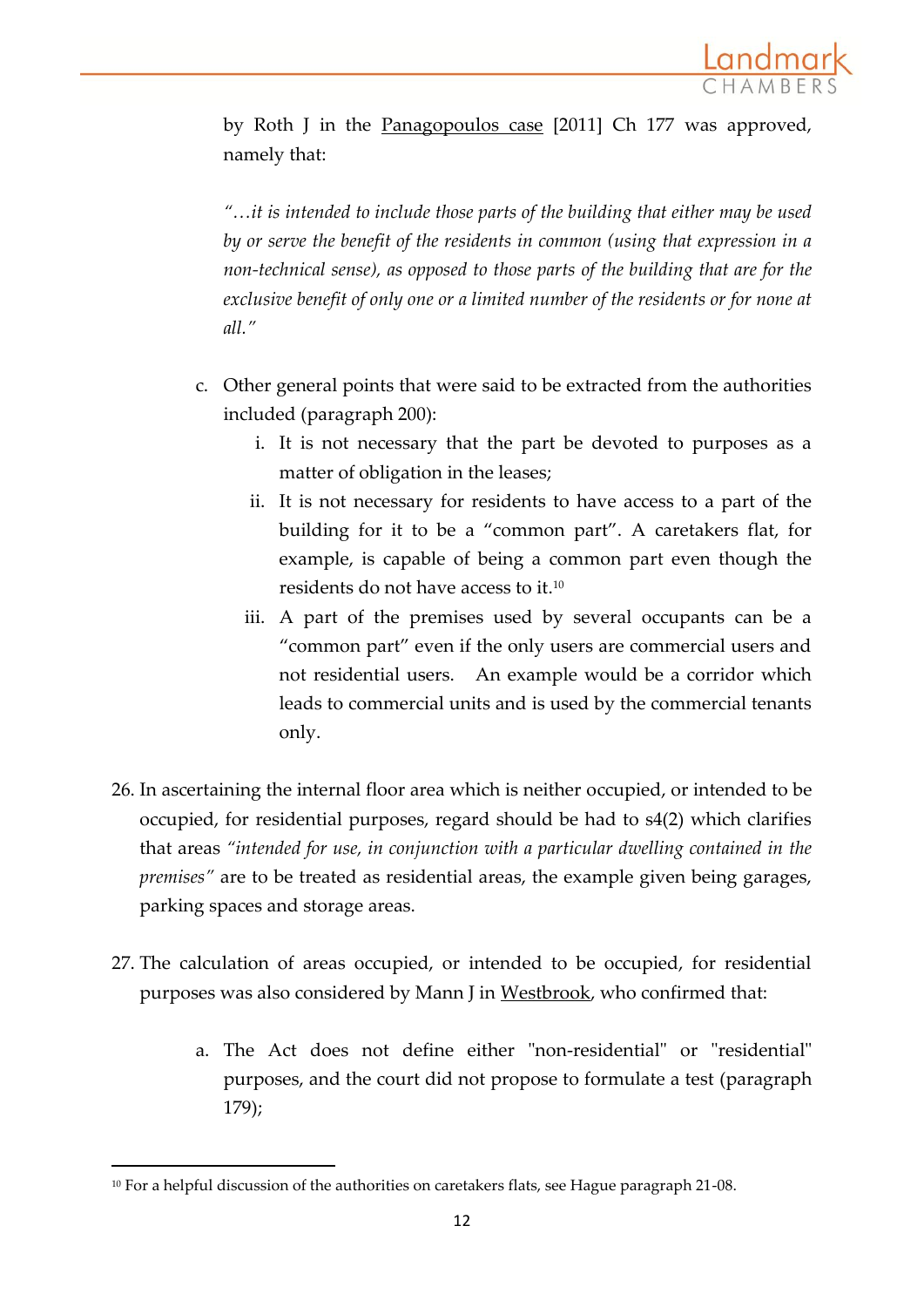

- b. However, the court did confirm that it is possible for premises to be used for residential purposes without being anyone's home in the sense of sole home, or principal home (paragraph 181);
- c. The term "residence" indicated living, as opposed to office, accommodation, and could encompass lodgings (paragraphs 178-179, 181-195).

## **Exclusion for resident landlord**

- 28. The section 4(4) exclusion (premises with a resident landlord not containing more than four units) is considerably restricted by the additional s10 criteria which must all be satisfied in order for the exclusion to apply. Section 10 additionally requires that, for the exception to apply:
	- a. The premises must not have been constructed as a purpose built block of flats (s10(1)(a)), meaning "a building which as constructed contained two or more flats" (s10(6)); and
	- b. The same person has owned the freehold of the premises since before the conversion of the premises into two or more flats or other units  $(s10(1)(b))$ ; and
	- c. He, or an adult member of his family, has occupied a flat or other unit contained in the premises as his only or principal home throughout the period of twelve months ending with that time.
- 29. Section 10(5) defines a person to be an "adult member of another's family" if that person is
	- a. the other's wife or husband; or
	- b. a son or daughter or a son-in-law or daughter-in-law of the other, or of the other's wife or husband, who has attained the age of 18; or
	- c. the father or mother of the other, or of the other's wife or husband;
- 30. The purpose of the s4(4) exclusion, read together with s10, is to exclude the Act in cases where people convert their homes into flats and continue to reside there.

# **C: FLATS AND TENANTS**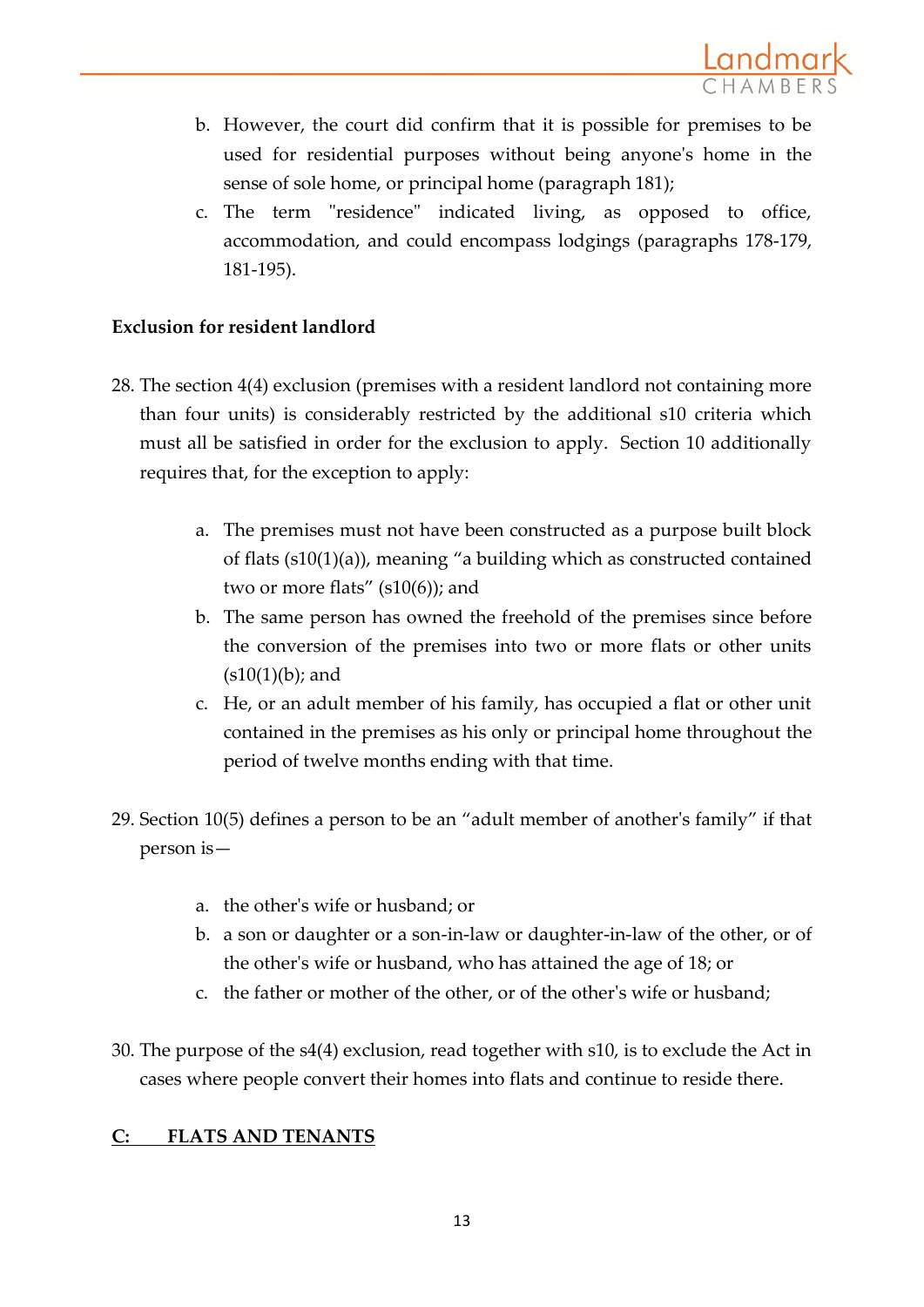

31. Two of the three conditions laid out in section 3(1) relate to existence of flats, held by qualifying tenants. These are that:

*"(b) they contain two or more flats held by qualifying tenants; and*

*(c) the total number of flats held by such tenants is not less than two-thirds of the total number of flats contained in the premises."*

- 32. To answer the question of whether premises qualify for collective enfranchisement relate to the tenants is therefore necessary to establish:
	- a. Whether units within the building constitute "flats"; and
	- b. Whether those flats are held by "qualifying tenants".
- 33. Having established the number of flats and whether each of them is held by a qualifying tenant or not, it is then possible to ascertain whether conditions 3(1)(b) and 3(1)(c) are met by asking, first, whether there are two flats in the building which are held by qualifying tenants and then, second, whether the total number of flats held by qualifying tenants is two thirds or more of the total number of flats contained in the premises.

# **Flats qualifying**

1

34. A "flat" is defined for the purposes of Part I of the 1993 Act<sup>11</sup> as being:

*"a separate set of premises (whether or not on the same floor) -*

- *(a) which forms part of a building, and*
- *(b) which is constructed or adapted for use for the purposes of a dwelling, and*

*(c) either the whole or a material part of which lies above or below some other part of the building*

35. There are a number of elements of this definition worth exploring.

<sup>11</sup> This definition is found at s.101. Note that an extended meaning is given to flats in the context of Chapter II (lease extensions) by s.62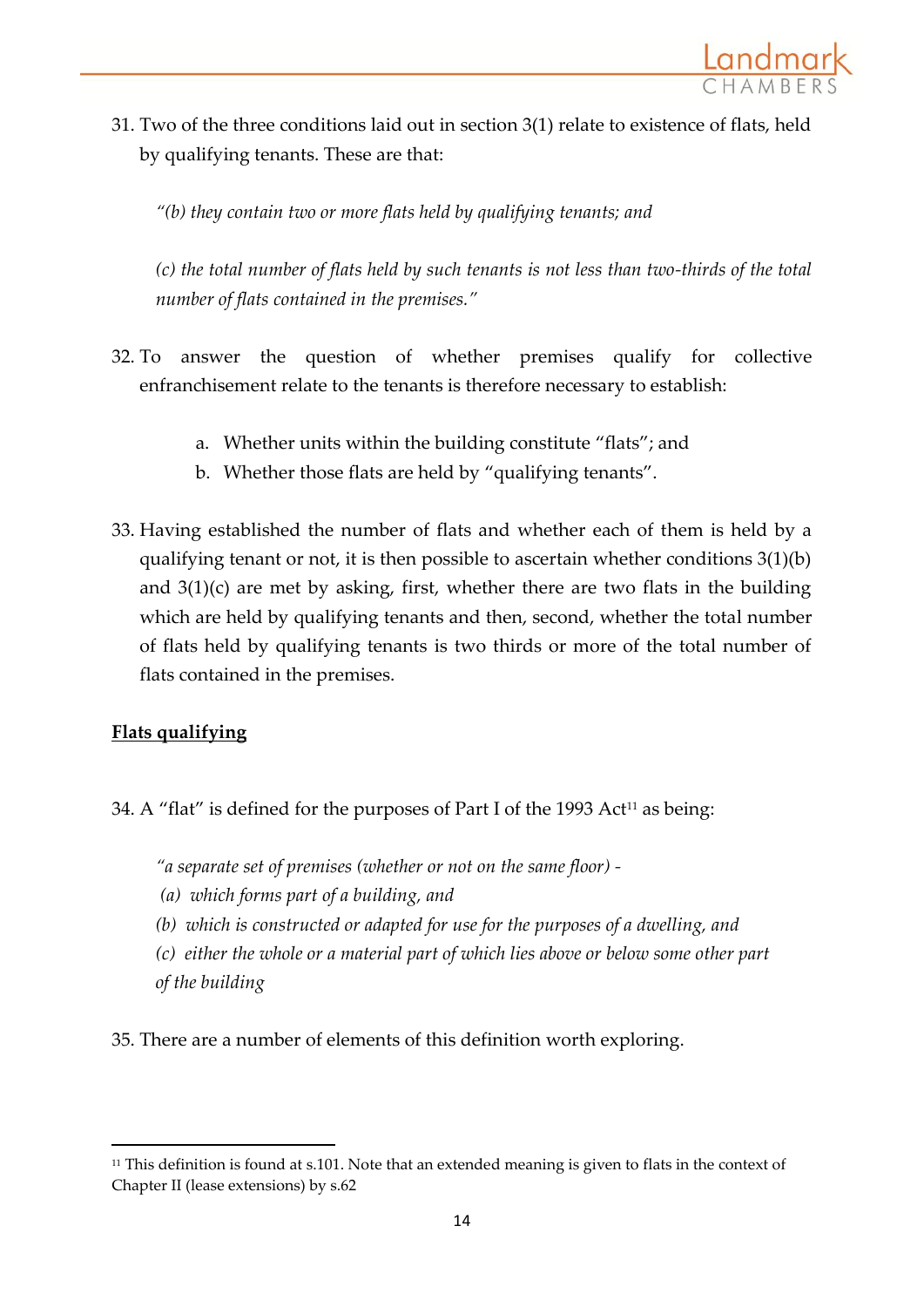

- 36. First, the definition captures maisonettes: this follows from the words "*whether or not on the same floor*".
- 37. Second, the set of premises must be "*separate*".
- 38. The leading analysis on this point was undertaken by Nicholls LJ in  $Cadogan$  v McGirk [1996] All ER 643 who held that although this is clearly a physical description it does not mean that the 'flat' has to be a single, contiguous space. The facts of McGirk were that Cadogan, the landlord, had entered into a separate agreement with Mr McGirk for use of the storeroom on the same date on which the lease was entered. Cadogan then sought to prevent the storeroom being acquired to which Mr McGirk argued that it was not only an appurtenance (in relation to which see talks to follow) but was also part of the flat. The storeroom was separated from the rest of the dwelling with which it was leased by four floors.
- 39. Nicholls LJ observed that the term suggested both that the flat is "physically separate" or "set apart" and that it is "single" or "regarded as a unit":

*In my opinion the word "separate" suggests both "physically separate" or "set apart" and "single" or "regarded as a unit". The definition is concerned with the physical configuration of the premises. It was conceded by the appellants that the rooms which form part of the flat do not have to be contiguous. Many sets of chambers in the Inns of Court are physically divided by a common staircase and landing but they would, I think, be regarded as a single "separate set of premises". The question is one of fact and degree, and must largely be one of impression. The degree of proximity of any part of the premises which is not contiguous is likely to be decisive. I have come to the clear conclusion that the storeroom on the sixth floor cannot be said to be part of the same separate set of premises as the rooms in the second floor flat. It was allocated to and let with the flat, but it does not form part of the flat.*

- 40. Therefore, a set of premises can exist, if not contiguous, provided that it can be properly regarded as a unit which will, in turn, often depend on the proximity of the non-contiguous part.
- 41. This is to some extent unhelpful as few clients will want to be told that the issue is a matter of something as intangible as "impression", but in practice it is likely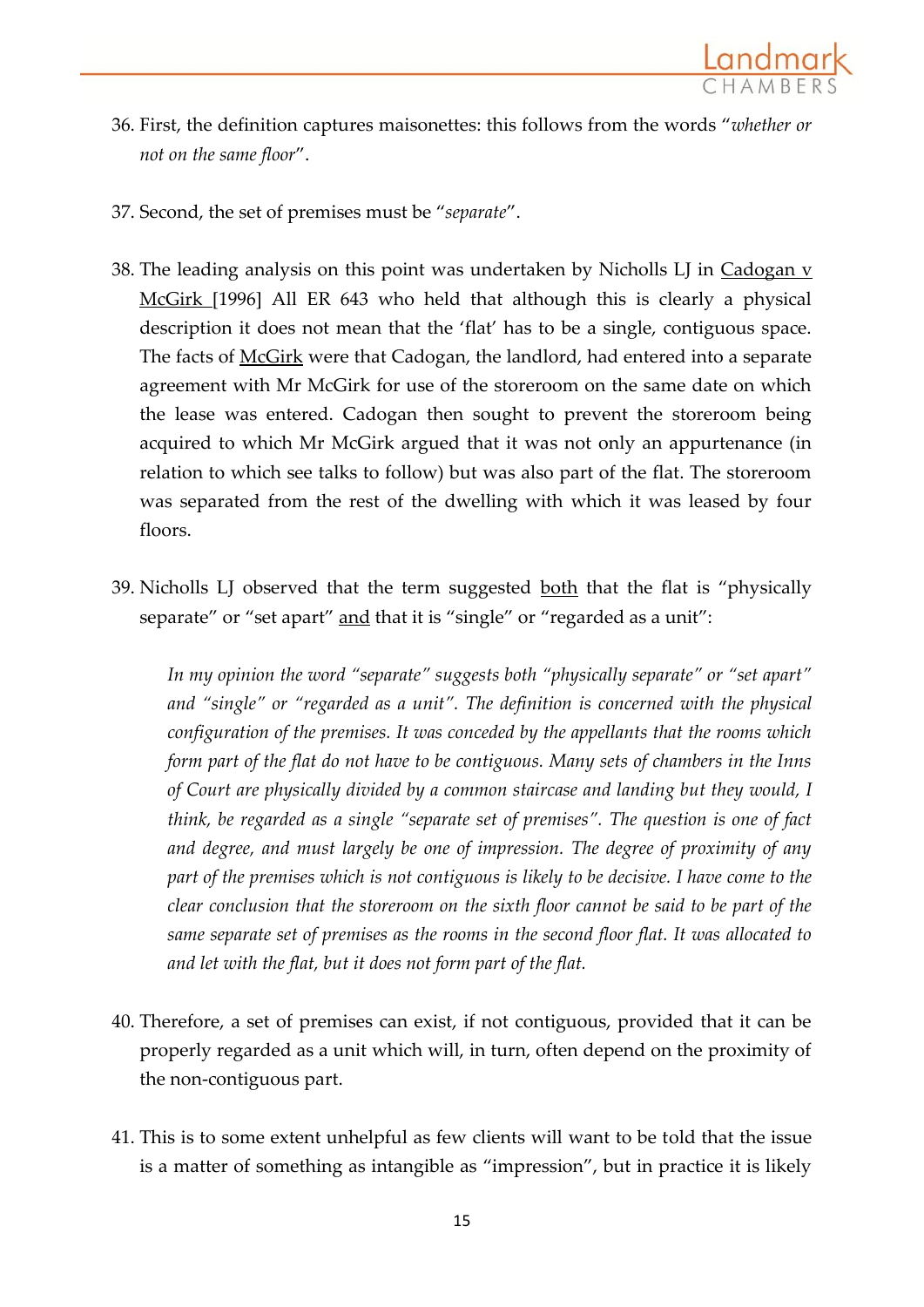

to be capable of resolution in most cases. While not expressly mentioned by Nicholls LJ it might be thought that the nature of the facility contained in the non-contiguous 'part' of the flat could be relevant. For example it could perhaps be argued that a room with a washing machine is more likely to be regarded as part of the premises than a general storeroom as was the case in *McGirk*. Also, while Nicholls LJ expressly ruled out the possibility that the fact of the separate leases might be determinative, it is hard not to believe that this must have been at least a background factor in his conclusion that they were not in reality a part of the flat.

- 42. The consequence of the "separate" criterion may also be to rule out various forms of more limited accommodation. *Hague* suggests that a single bedsit with use of a shared kitchen or bathroom would not qualify: *Hague on Leasehold Enfranchisement* (6<sup>th</sup> Ed., 2014), 21-04. While this is not fully reasoned, it might be thought that this is because while the occupier of such a bedsit would be able to avail himself of all of the facilities necessary to make it his home<sup>12</sup> he would not be able to do so within the same "single unit". The only "physically separate" element would be his bedsit, which would be dependent on use of the common parts.
- 43. By contrast, a number of bedsit units with independent bathroom facilities but a shared kitchen was held to be a 'flat' in Farndale Court Freehold Ltd v G&O Rents Ltd: referred to in *Hague*, 21-04. This appears to follow from the fact that such a group of bedsits will in reality function as a single physically separate unit for the purposes of being used as a dwelling
- 44. Another noteworthy element of the definition in s.101(3) provides that a 'flat' should be *"constructed or adapted for use for the purposes of a dwelling"*
- 45. As with many of these points, this is unlikely to be controversial in most cases.
- 46. Watch out for cases where the lessee has incorporated other space such as an attic or part of the common parts into the flat. In such a case the "separate set of premises£ includes the additional area, but it is not within the demise. In such a

<sup>12</sup> Which is the critical quality of a dwelling, see *Uratemp Ventures Ltd v Collins* [2002] 1 A.C. 301 HL in relation to meaning of a "dwelling" under s.1 of the Housing Act 1988, per Lord Millett at 30,31 and 38.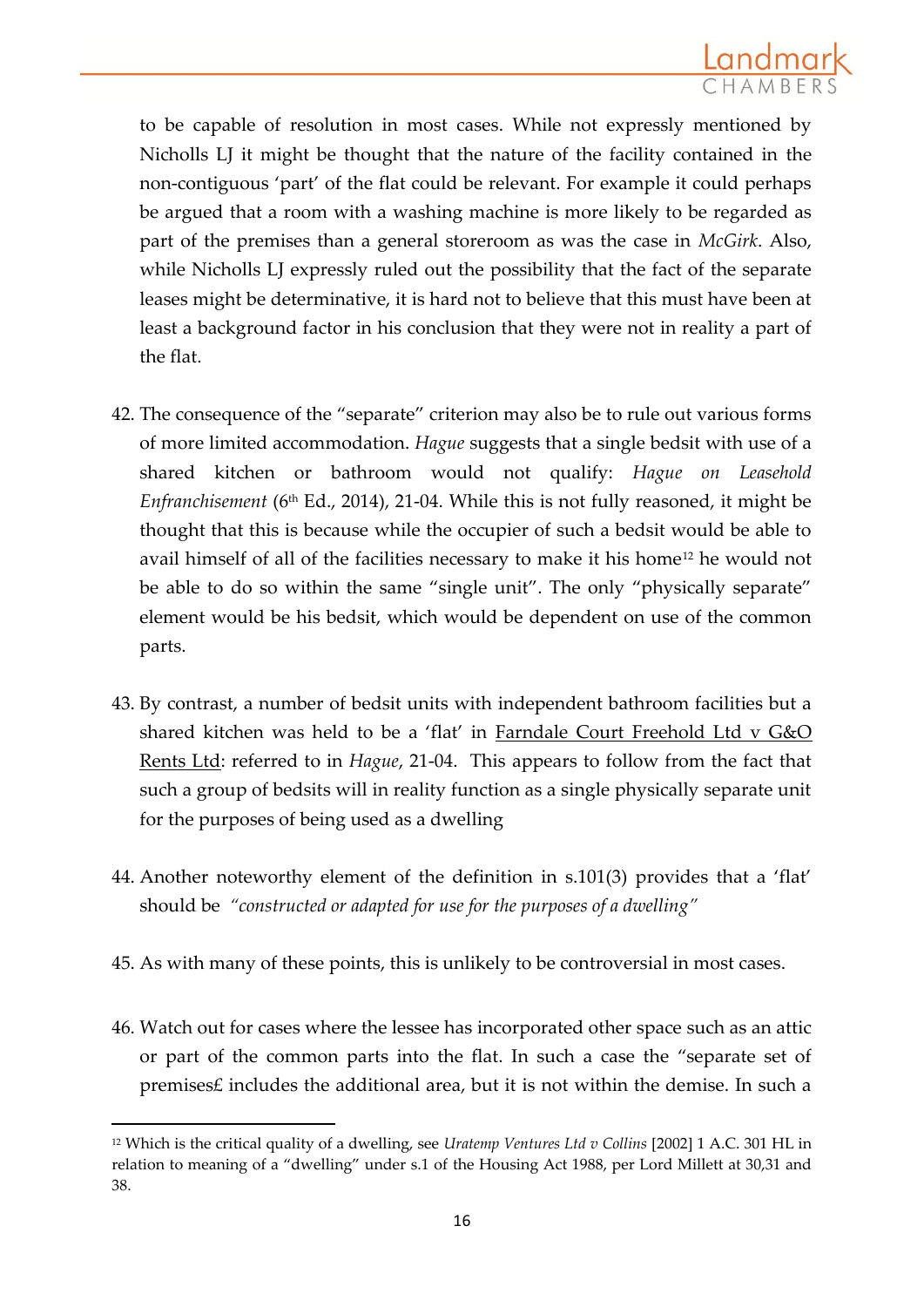

case it needs to be considered whether it has become part of the demises through the doctrine of encroachments.

- 47. The question of what amounts to a flat has also been contested in claims relating to buildings whose use comes close to that of a hotel.
- 48. This was considered by the county court in the case of  $Smith v$  Jafton Properties Ltd (No  $2$ )<sup>13</sup>, there the situation arose where two tenants owned four 'flats' on long leases which were then let out as serviced apartments on a short-term basis to the business community<sup>14</sup>. The judge indicated that he was swayed by the physical characteristics of the 'flats' which were in his view spacious enough and sufficiently well-appointed that they could be lived in as well as stayed in. However, in the end his mind was made up by the booking system by which the flats were used. These provided no guarantee of specific choice of flat and were indicative of a form of occupancy which was unregulated by formal tnenacy agreements and short term.
- 49. The judge therefore proceeded to find that in circumstances where the pattern of occupancy had been effectively the same since the property was last adapted he was entitled to take account of the way in which the property has been used. Accordingly he concluded that the purpose for which the 'flats' had been adapted was not for the purposes of a dwelling: albeit that he observed that it was a "*finely balanced decision*".
- 50. It is worth noting in passing (as has recently been affirmed by Mann J in the Westbrook Dolphin Square*<sup>15</sup>* case) that the question under s.3(1)(b) is distinct from the question of whether a flat is occupied for residential purposes.

#### **Qualifying tenants**

**.** 

51. Subject to the exceptions under s.5, a person is a qualifying tenant if "*he is tenant of the flat under a long lease*".

<sup>13</sup> [2013] 2 EGLR 104 Central London County Court, Judge Hands QC.

<sup>&</sup>lt;sup>14</sup> An arrangement perhaps quite similar to that increasingly common through flat-renting websites like Air BnB

<sup>15</sup> *Westbrook Dolphin Square Ltd v Friends Life Ltd* [2015] 1 W.L.R. 1713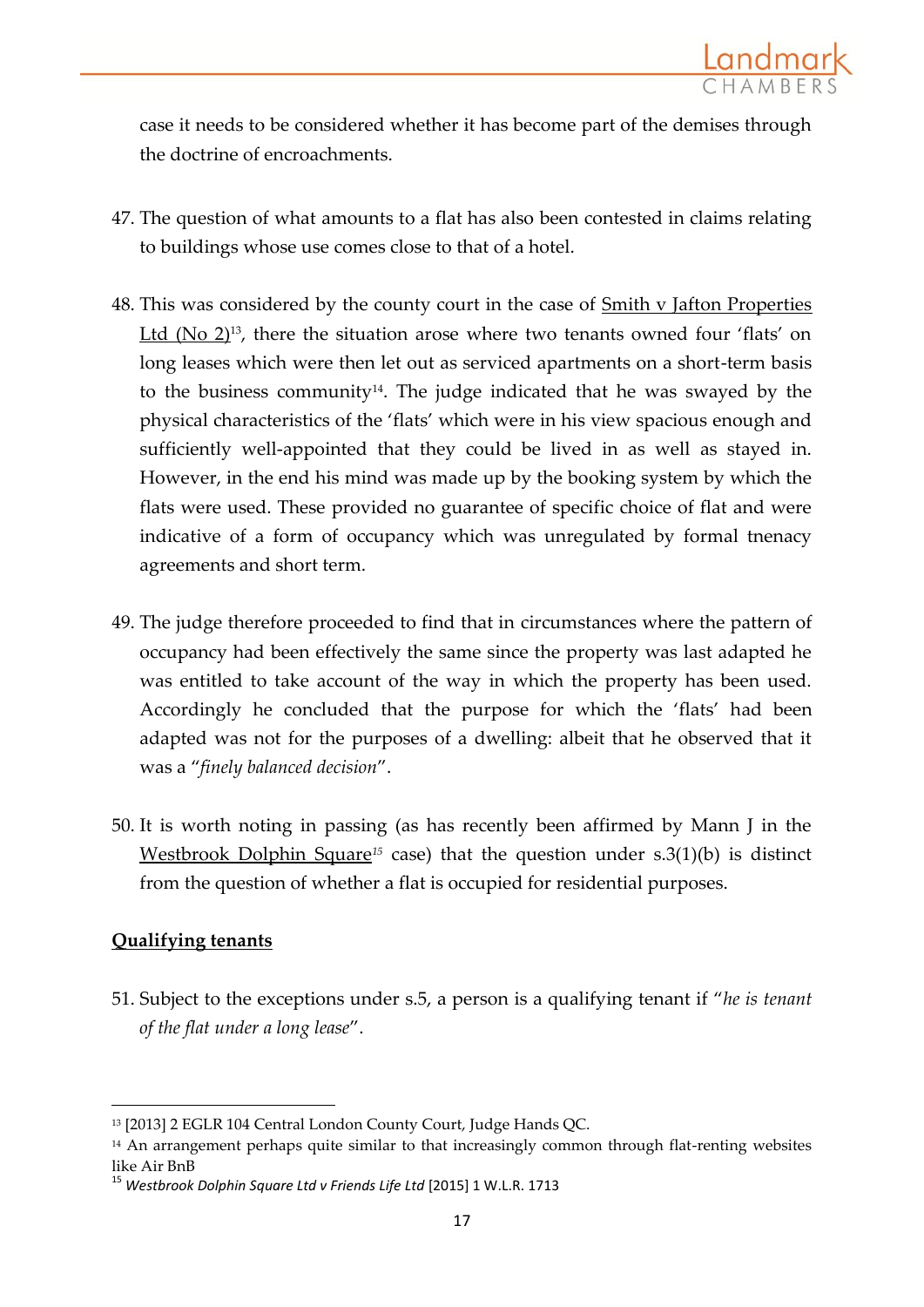

- 52. Long lease is defined in s. 7. In most situation it will be a lease granted for a term of 21 years or more, but will also include:
	- a. A lease for a term fixed by law under a grant with a covenant or obligation for perpetual renewal, other than a lease by sub-demise from one which is not a long lease;
	- b. A lease taking effect under s.149(6) of the Law of Property Act 1925, that is, a lease terminable after a death or marriage;
	- c. A lease granted in pursuance of:
		- i. the right to buy;
		- ii. or the right to acquire on rent to mortgage terms, as conferred by Pt V of the Housing Act 1985.13
	- d. A shared ownership lease where the tenant's share is 100 per cent;
	- e. Subsequent leases;
	- f. Renewal leases.
- 53. However certain kinds of tenancies are exempted, notably:
	- a. A business leases under Part II of the 1964 Act 16;
	- b. An unlawful sub-lease<sup>17</sup>;
	- c. A lease granted by a charity in pursuance of its charitable purposes $^{18}$ .
- 54. If a person holds a long lease which includes within it a flat within the premises that is sufficient to make him a qualifying tenant – this will apply equally if the long lease demises property that is not part of any particular flat as if it only demised the flat: see Howard de Walden Estates Ltd v Aggio [2009] 1 A.C. 39 at [31].
- 55. This can have the notable consequence that a long headlease of the whole of a premises will make the headlessee the qualifying tenant of that flat. This will often mean that a caretakers flat will be counted as held by a qualifying tenant which may help those seeking to enfranchise in that it may allow them to reach the two-thirds threshold for a premises to qualify, but may also have the effect of reducing the proportion of qualifying tenants who are willing to participate in

<sup>16</sup> 1993 Act s.5(2)(a)

<sup>17</sup> 1993 Act s.5(2)(c)

<sup>18</sup> 1993 Act s.5(2)(b)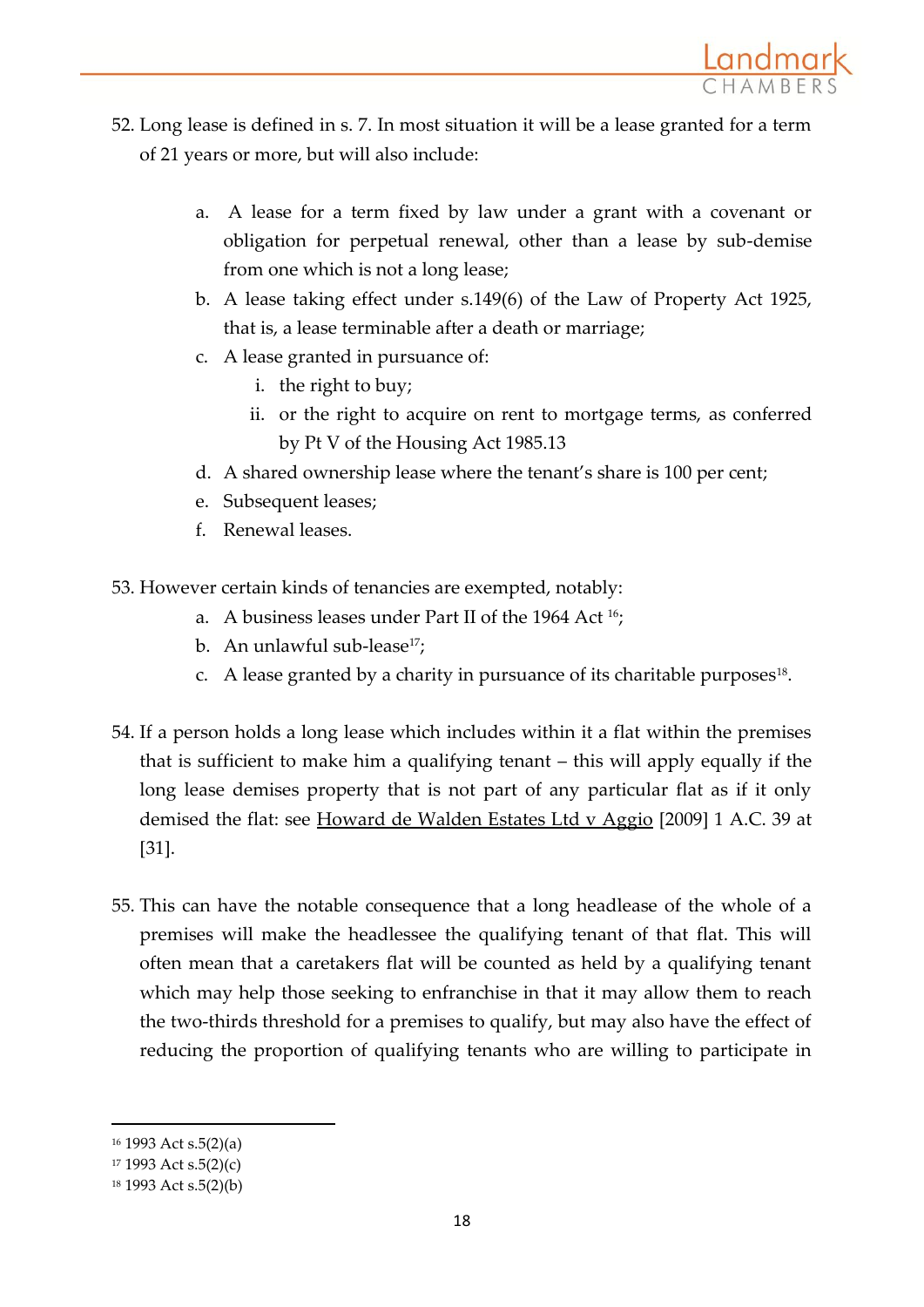

the claim: as was the situation in Crean Davidson Investments Ltd v Earl Cadogan [1998] 2 EGLR 96.

- 56. The only further exception that may apply is that tenants are excluded if they would be qualifying tenant of three flats or more<sup>19</sup>.
- 57. This will apply just the same if a person is a qualifying tenant under a joint tenancy as under a sole tenancy. It will also apply to a group of associated companies as if they were one person. It also does not matter under how many leases the person holds the flats: if he is the qualifying tenant of three flats under a single lease he will be excluded just as if there were three separate leases.

### **Who is the qualifying tenant?**

- 58. If a flat is held under two or more long leases and therefore has two or more tenancies which may qualify, the rule is that any tenant under a superior lease is not to be regarded as a qualifying tenant.<sup>20</sup>
- 59. Therefore it is only the tenant in possession who can qualify (unless the tenant in possession occupies on a "short" lease and does not therefore possess a tenancy which qualifies).
- 60. If a flat is held on a joint tenancy then the tenants (whether they hold in common or as joint tenants in equity) are treated by the 1993 Act as a single tenant.

## **D: CONCLUSION**

61. The courts have repeatedly stressed that the test for whether the Act applies is a practical one. Provided careful attention is paid to the statutory language, and a practical approach is adopted, issues surrounding whether premises are subject to the Act should, usually, be capable of resolution.

> Richard Clarke Matthew Dale-Harris<sup>21</sup>

<sup>19</sup> 1993 Act s.5 (5).

<sup>20</sup> 1993 Act s.5(4)(a).